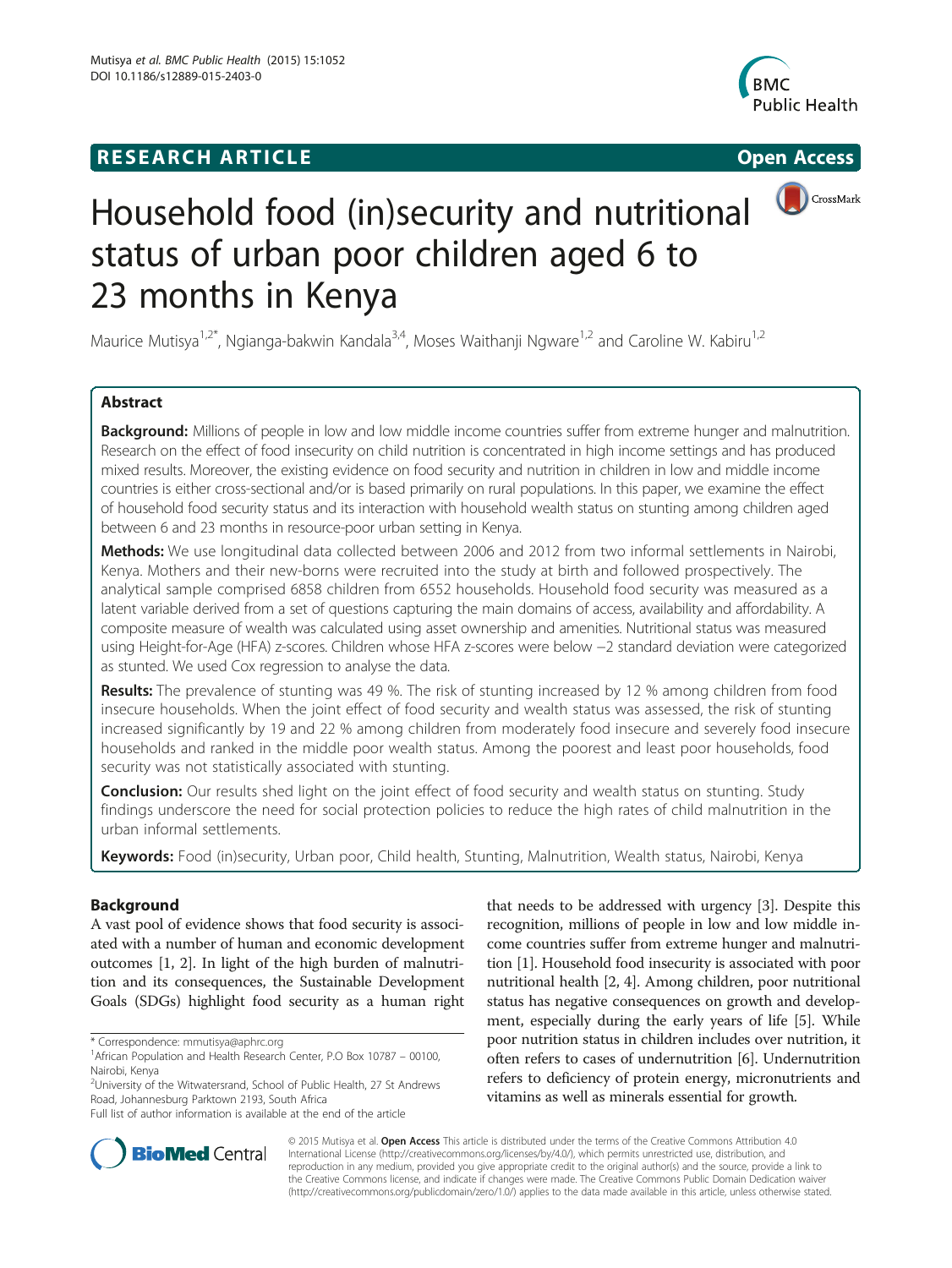Globally, there has been a decline in malnutrition levels from the 1990s; however, the levels in sub Saharan Africa have remained high [\[7](#page-8-0), [8\]](#page-8-0). Close to 90 % of stunted (a long term measure of malnutrition) children in the world live in Africa and Asia, with the prevalence of stunting in Africa being 36 % in 2011 [[9](#page-8-0)]. In Kenya the prevalence of stunting was 26 % in 2014 [\[10\]](#page-8-0). In urban poor settings in low and middle income countries where few households can produce their own food, the prevalence of stunting may be even higher. In informal settlements in Nairobi, for example, 60 % of children below 5 years were stunted in 2010 as compared to 17 % for the whole of Nairobi [\[10](#page-8-0), [11](#page-8-0)].

Food security and nutrition are different concepts that are intricately linked resulting to some researchers to apply the two concepts interchangeably. However, food security is a means to nutritional status, and is necessary but not sufficient for nutrition [\[12\]](#page-8-0). There exists an extensive body of literature on nutritional status among under-five children and women [\[1](#page-8-0), [13](#page-8-0)]. The focus on children is because their physiology, growth and development are sensitive to both adequate food (food secure) and nutrition [\[11](#page-8-0), [14](#page-8-0), [15](#page-8-0)]. Further, childhood malnutrition contributes to nearly one third of under-five deaths in the world and up to 11 % of Disability Adjusted Life Years (DALYS), with 80 % of the deaths occurring in low income countries [\[13\]](#page-8-0).

The first 1000 days of a child life (from conception to the second birthday) have been noted to be very crucial [[16, 17\]](#page-8-0). This period is characterized by rapid brain growth [\[18](#page-8-0)]. Therefore, any disruptions, especially occasioned by malnutrition, during this period can have both short and long term effects on education, health and productivity [\[8\]](#page-8-0).

Research in high income countries shows that food insecurity is associated with poor health outcomes across the population [[19](#page-8-0), [20\]](#page-8-0). A study of eight low income countries found food insecurity to be associated with low heightfor-age (stunting ) Z-scores [[21](#page-8-0)]. In Canada, food insufficiency was found to be associated with poor self-reported health status [\[20\]](#page-8-0). This highlights the importance of food security as a determinant of individual physical, social and mental wellbeing.

Research on the association between food insecurity and malnutrition has produced mixed results. While some studies have found a positive relationship [\[14,](#page-8-0) [22](#page-9-0), [23](#page-9-0)] others have found no association or even a negative one [[24](#page-9-0)]. Moreover, the existing evidence on food security and nutrition in children in low and middle income countries is either cross-sectional and/or is based primarily on rural populations. Using longitudinal data collected between 2006 and 2012, we model the relationship between food insecurity and nutrition (measured by stunting) controlling for other covariates among children aged between 6 and 23 months in two urban informal settlements in Nairobi,

Kenya. Fotso et al. [\[11](#page-8-0)] drew on the same dataset to analyse the effect of poverty on child growth using multi-level modelling. The main outcome was stunting measured by z-scores. Poverty status was measured using several indicators including asset index, household expenditure, food security index and self-reported poverty (based on a subjective index). Overall, the food security index was associated with child stunting for ages 6 to 11 months. The household asset index was also a strong predictor of stunting, and the effect increased with increased age of the child. The study however, modelled the different poverty indicators separately/independently. By so doing, they assumed the different poverty indicators affect stunting in isolation. In addition, the effect of food insecurity on children is hypothesised to take place from the point of introduction to complementary feeding, that is, from 6 months, yet in their study they included all children from birth (age 0). Moreover, as a longitudinal study, which was subject to attrition, it was unusual to use a multi-level model. This model does not take into consideration the loss of follow-up and the time amount of time those lost to follow-up have contributed (exposure duration) to the study, which may have resulted in an underestimate of the effect of the poverty measures on child nutrition.

To address the limitations of the Fotso et al. [[11](#page-8-0)] study, in the current study we used survival analysis, which takes care of the exposure period, hence reducing the bias due to attrition. As food security, a proximate determinant of child nutrition, is likely to be strongly influenced by poverty [[13](#page-8-0)], we interacted the asset wealth index with food security status in order to establish whether the effect of food security differs by the levels of asset wealth status. We therefore hypothesise that 1) household food security is associated with the nutrition status of children aged between 6 and 23 months; and 2) the effect of household food security on stunting does not vary by household wealth status, a proxy measure of poverty.

## Methods

## Study setting

The study was conducted in two informal settlements— Korogocho and Viwandani—located in Nairobi, Kenya. The two study sites are part of the Nairobi Urban Health and Demographic Surveillance System (NUHDSS). The NUHDSS was initiated in 2002 to collect health and demographic statistics from an urban poor population. From 2003, the NUHDSS framework has provided opportunities for nesting studies, including the current study. For detailed description of the NUHDSS see Beguy et al. [\[25\]](#page-9-0).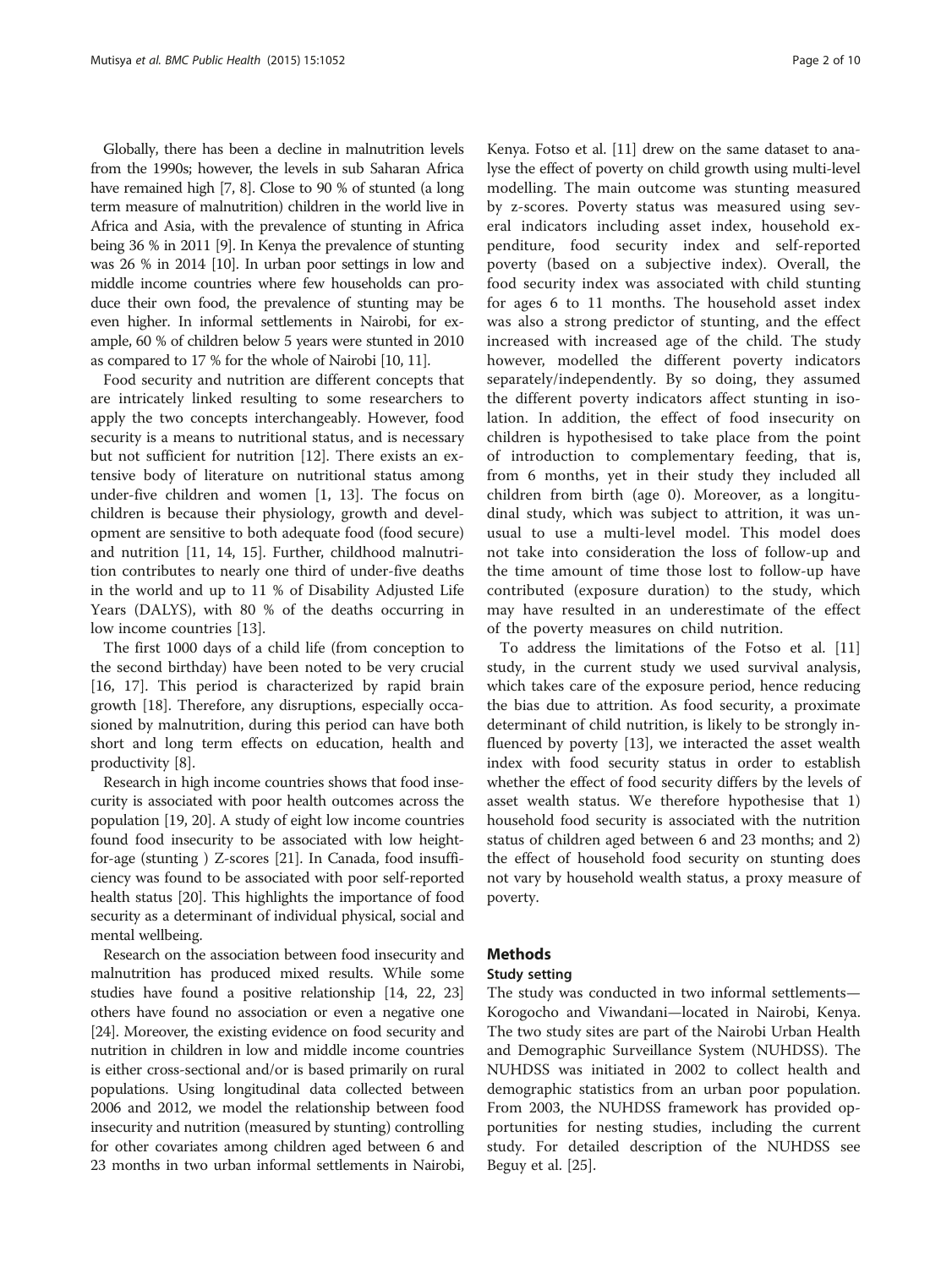#### Data and data source

Data for this study come from the Maternal and Child Health (MCH) study (2006–2010), which was a sub-study of the broader Urbanization, Poverty and Health Dynamics project, and the INDEPTH Vaccination Project (IVP) study (2011 – 2013). The latter was a continuation of the MCH study. The MCH study was nested within the NUHDSS framework. The project targeted all women of reproductive health residing in the two study communities who gave birth between the duration of study—2006 to 2013. Under the MCH project, mothers and their newborns were recruited upon delivery. The mothers and their children were then followed prospectively until the child was 5 years or until when they exited from the study either through death or out migration. Data were collected on the mother's social demographic characteristics, her health seeking behaviour during and after delivery, feeding practices, immunization of the child as well as the anthropometric measures for both the child and mother. Upon recruitment, three follow-up visits, in this study referred to as updates, were made each calendar year. The following variables were extracted from two data sets: 1) Child characteristics that include date of birth, date of recruitment and subsequent visits, gender of the child, immunization, anthropometric measures, and birth weight and; 2) maternal characteristics that included the mother age at birth, parity, education level and health seeking behaviour. By 2013, 7452 children had been recruited to the study. During analysis, we excluded children with missing information on stunting between the ages 6 and 23 as well as those who were lost to follow-up before they attained the age of 6 months. The final sample consisted of 6858 children contributing to 101,686 person months.

## Variables and measurement

The dependent variable is stunting, which is Height for Age (HFA). Stunting is used here because it is a measure of long term food deprivation (chronic malnutrition) and illness making it a good indicator of child nutrition [\[26](#page-9-0)]. We calculated z-scores for the HFA using the 'WHO Child Growth Charts and WHO Reference 2007 Charts' for children aged up to 2 years. This was suitable because analysis was restricted to children aged between 6 and 24 months. The entry age was set at 6 months, which marks the end of exclusive breastfeeding and introduction to complimentary feeding. The Z-scores show the number of standard deviations of a child on a particular anthropometric measure in relation to a mean or median value. In this regard, those with z-scores of 2 standard deviations of height for age below the WHO reference median were categorized as stunted. Those with a score of above 2 standard deviations were categorized as normal (not stunted) [\[27\]](#page-9-0). Child anthropometric measures were obtained during each visit

and therefore, stunting was calculated at the each points of visit.

The primary independent variable was household food security status. Food security exists "when all people at all times have access to sufficient, safe, nutritious food to maintain a healthy and active life" [\[28\]](#page-9-0). Food security status was computed from a set of questions that captured the domains of food access as described in Radimer framework [[29](#page-9-0)] . The questions assessed the frequency in the 30 days preceding the survey with which households: did not have adequate food; were worried about food availability; lacked enough money to purchase food; and children and adults had to forgo food for a whole day because there was not enough food. The response were coded as either '0 = never true,  $1 =$  sometimes true' and  $2 =$  often true.' The respondent to the food security component was the household head who in his or her absence, the spouse or someone who had enough information and was credible enough was interviewed. Responses were recoded into binary responses: 'often true' were coded as '1' and the rest '0' and as described by [\[30\]](#page-9-0). We tested for agreement between the items and found a Cronbach's Alpha of 0.72, indicating a good item reliability [\[31\]](#page-9-0). A composite score was generated by summing the items and categorized as  $1 =$  food secure (score of 0);  $2 =$  moderate food insecure (score of 1 or 2); and 3 = severely food insecure (score of more than 2).

The second independent variable was the household asset wealth index, a latent variable computed from a composite measure of household assets and amenities. Principal Component Analysis (PCA) was used to reduce the multidimensional nature of the data to a single score that was categorized into three groups: Poorest, middle poor and least poor [[32](#page-9-0)].

#### Statistical analysis

Data were managed and analysed in STATA 13.1. Both descriptive and inferential statistics were used for analysis. Frequencies and percentages were computed to describe the key socio-demographic characteristics of the study sample. In addition, descriptive statistics were used to estimate the prevalence of stunting in the sample. As multiple measures on stunting exist for each child, the exposure, which is the age of the child, was calculated for each visit. We used Cox regression models to estimate the survival time from age six to first stunting and to assess whether the survival time significantly varied by household food security status. The Cox regression models allowed us to control for other known determinants of stunting. In our study we restricted analysis to time to the first stunting. We tested the assumption of proportional hazard in the Cox regression, which is that the hazards are constant between the food security status and wealth status categories being compared. To test this assumption, we used Kaplan-Meier Curves and the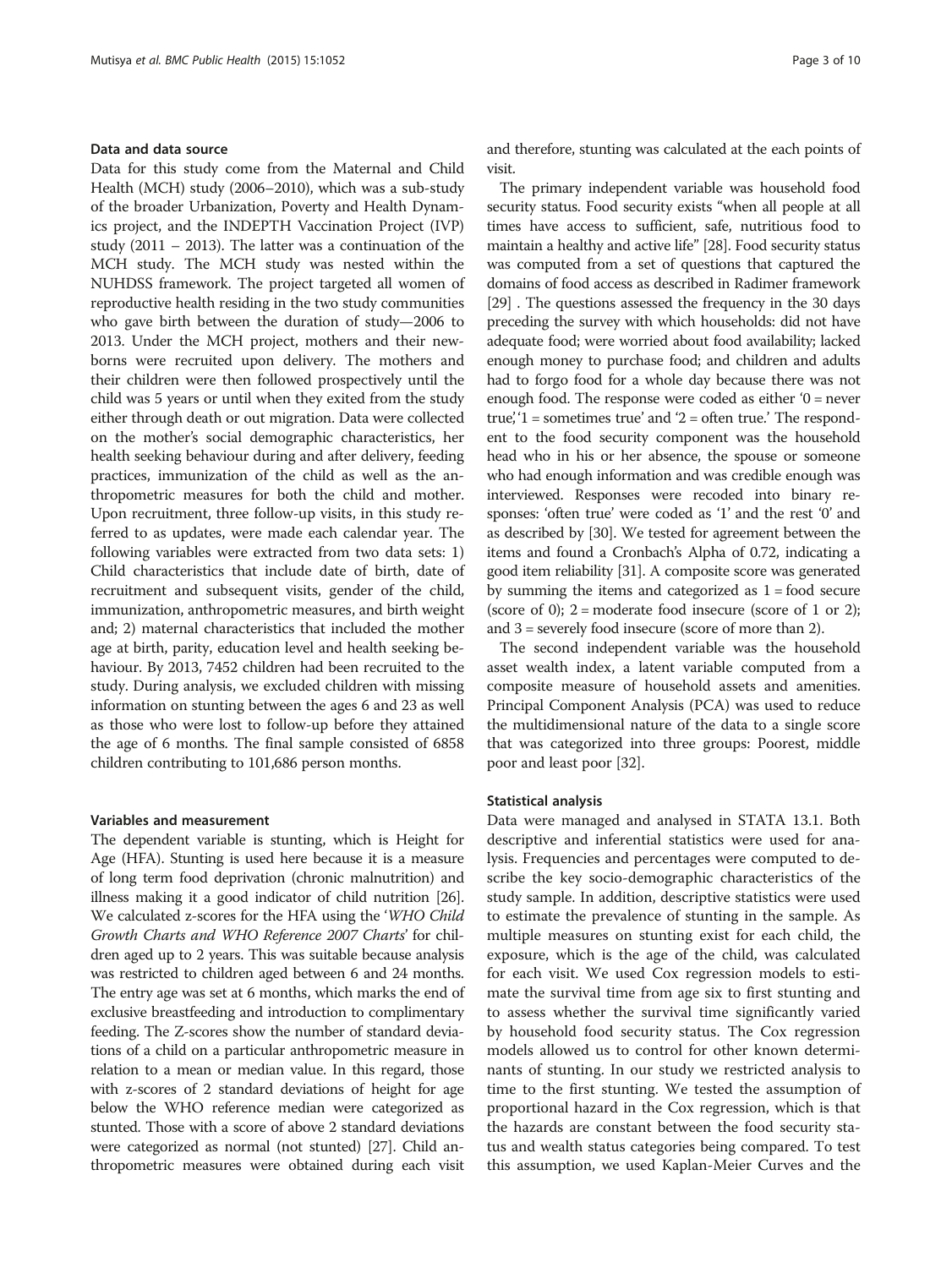log rank test. We also tested the assumption by interacting survival time with time varying covariate. Different Cox regression models were fitted: 1) unadjusted models with the key independent variables that included food security and household; 2) adjusted Cox regression with two main covariates—food security and wealth index; 3) a fully adjusted model, including all the covariates; and 4) a fully adjusted model with all covariates and the interaction between wealth index (poorest, middle poor and least poor) and food security status. The latter model was used to determine whether the effect of food security on stunting was the same across the wealth quintiles.

For the Cox regression model, age in months was the main dependent variable with a dummy variable indicating whether the child is stunted or not. Each child was observed from birth between 2006 and 2013 until either the child was stunted, was censored due to loss of follow-up, out-migration or end of the follow-up for the child who aged above 23 months.

#### Ethical clearance and informed consent

Ethical clearance for both the MCH and IVP studies were granted by the Kenya Medical Research Institute (KEMRI). In addition, ethical clearance to use the data for secondary analyses was obtained from the University of the Witwatersrand, Human Research Ethics Committee and AMREF Kenya. Informed consent was obtained from all individual participants included in the study. All procedures were conducted in accordance with the ethical standards of the institutional and/or national research committee and with the 1964 Helsinki declaration and its later amendments or comparable ethical standards.

## Results

Table [1](#page-4-0) presents the background characteristics of the study sample at the point of entry into the study (about age of 6 months). The table also shows the proportion of stunted children for each variable category. Overall, the prevalence of stunting among children aged between 6 and 23 months in the study areas was about 49 %. The study sample consisted of nearly an equal number of male and female children, however, the proportion of stunted male children (54 %) was higher than females (44 %). Although a slightly higher proportion of children lived in Korogocho (53 %) than Viwandani, a greater proportion of children in Viwandani (52 %) were stunted compared with Korogocho (45 %).

Two key variables were time variant—food security and household asset wealth index. The two variables were calculated for all the households in the two study sites and thereafter merged with the data used in this analysis. At entry, 50 % of children were from moderately food insecure households, while 22 % were from severely food insecure households. The proportion of stunted children increased with food insecurity. There was a 7 and 12 percentage point increase in stunting between the food secure and either moderate and severely food insecure households respectively. In terms of wealth index, most of the households were ranked poorest at entry time in relation to the overall population in the two study sites. Stunting was highest (53 %) among poorest households and lowest (47 %) among the least poor households.

Mother's education and parity were significantly associated with stunting. Overall, three quarters of the mothers had at least primary level education. The proportion of children who were stunted was higher (52 %) among mothers with lower levels of education (primary or less) compared with at least secondary education (43 %). Stunting was more common among mothers with a parity of five or more (54 %) compared with those with a parity of below five.

#### Food security, wealth status and stunting

Table [2](#page-4-0) shows levels of stunting stratified by both household food security and asset wealth status. The results show disproportionate stunting of children across wealth index. The proportion of stunted children was higher among the poorest households than among the least poor. In addition, within each wealth tertile, stunting was higher among children from food insecure households than those from food secure. Stunting was highest among severely food insecure households ranked in the poorest tertile and lowest among food secure households in the middle wealth tertile. These results illustrate the interactive effect of household food security and wealth status on child nutrition.

Figure [1](#page-5-0) shows the survival curves for both food security and asset wealth index. Children from the poorest and food insecure households had a lower survival time. By 23 months close to half of the children from poor and severely food insecure households were stunted. The food security survival pattern is consistent with descriptive statistics presented in Tables [1](#page-4-0) and [2](#page-4-0). The wealth index showed no clear difference between the middle poor and the least poor. However, the poorest, had a lower survival than the middle and least poor.

Figure [2](#page-6-0) shows the levels of stunting by age of the child in months. Stunting was highest between 10 and 15 months, peaking at around 12 months of age. That is, from 6 months, age at which complimentary feeding is introduced, there was a sharp increase in the proportion of stunted children until 15th month and thereafter declines to slightly about 10 % by month 23.

Using Cox regression models, we further explored the relationship between household food security and stunting (Table [3\)](#page-5-0). Three models are presented: Model 1, with bivariate associations for food security, wealth status, study site and gender of the child; Model 2 includes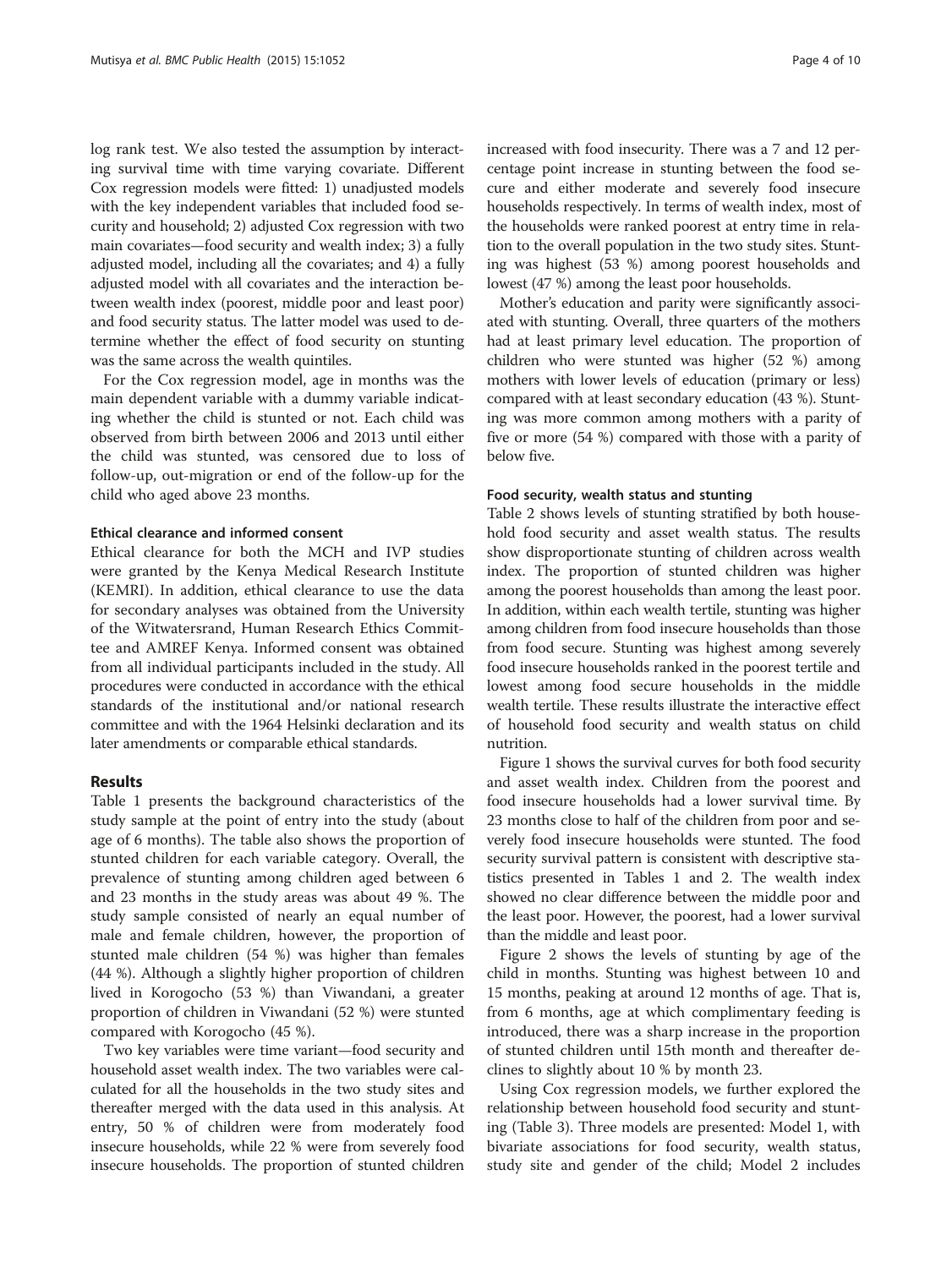| Characteristic                     | Number |               | Percentage |         |  |
|------------------------------------|--------|---------------|------------|---------|--|
|                                    | Total  | Stunted       | Sample     | Stunted |  |
| Overall                            | 6858   | 3349          |            | 48.83   |  |
| Child sex**                        |        |               |            |         |  |
| Male                               | 3462   | 1858          | 50.48      | 53.67   |  |
| Female                             | 3396   | 1491          | 49.52      | 43.90   |  |
| Food security <sup>**</sup>        |        |               |            |         |  |
| Food secure                        | 1930   | 823           | 28.14      | 42.64   |  |
| Moderate                           | 3432   | 1708          | 50.04      | 49.77   |  |
| Food insecure                      | 1496   | 818           | 21.81      | 54.68   |  |
| Wealth index <sup>®</sup>          |        |               |            |         |  |
| Poorest                            | 2778   | 1466<br>40.51 |            | 52.77   |  |
| Middle                             | 2125   | 970           | 30.99      | 45.65   |  |
| Least poor                         | 1955   | 913           | 28.51      | 46.70   |  |
| Mother education <sup>77</sup>     |        |               |            |         |  |
| Incomplete primary/no<br>education | 1902   | 991           | 27.73      | 52.10   |  |
| Completed primary                  | 3251   | 1621          | 47.40      | 49.86   |  |
| Secondary plus                     | 1705   | 737           | 24.86      | 43.23   |  |
| Birth weight**                     |        |               |            |         |  |
| Below 2500                         | 346    | 166           | 5.05       | 47.98   |  |
| 2500 - 2900                        | 1007   | 548           | 14.68      | 54.42   |  |
| $=$ > 3000                         | 3817   | 1795          | 55.66      | 47.03   |  |
| No birth weight record             | 1688   | 840           | 24.61      | 49.76   |  |
| Breast feeding                     |        |               |            |         |  |
| Yes                                | 72     | 41            | 1.05       | 56.94   |  |
| Introduced to foods                | 6786   | 3308          | 98.95      | 48.75   |  |
| Parity <sup>*</sup>                |        |               |            |         |  |
| 1                                  | 2097   | 962           | 30.58      | 45.88   |  |
| 2                                  | 2016   | 982           | 29.40      | 48.71   |  |
| 3                                  | 1227   | 606           | 17.89      | 49.39   |  |
| 4                                  | 683    | 346           | 9.96       | 50.66   |  |
| 5 plus                             | 835    | 453           | 12.18      | 54.25   |  |
| Study site**                       |        |               |            |         |  |
| Korogocho                          | 3613   | 1894          | 52.68      | 52.42   |  |
| Viwandani                          | 3245   | 1455          | 47.32      | 44.84   |  |
| HHH Education <sup>**</sup>        |        |               |            |         |  |
| No education                       | 291    | 151           | 4.24       | 51.89   |  |
| Primary                            | 4172   | 2117          | 60.83      | 50.74   |  |
| Secondary & above                  | 2393   | 1081          | 34.92      | 45.14   |  |
| HHH sex                            |        |               |            |         |  |
| Female                             | 1606   | 797           | 23.42      | 49.63   |  |
| Male                               | 5225   | 2552          | 76.58      | 48.59   |  |

<span id="page-4-0"></span>Table 1 Background characteristics of the study sample at entry and levels of stunting  $(n = 6858)$ 

| <b>Table 1</b> Background characteristics of the study sample at entry |  |
|------------------------------------------------------------------------|--|
| and levels of stunting ( $n = 6858$ ) (Continued)                      |  |

| Mean mother age <sup>a</sup> | 6558 | 25.04 (5.92) 24.73(5.86)  |             |
|------------------------------|------|---------------------------|-------------|
| Mean HHH age <sup>a</sup>    | 6558 | 34.49 (9.65) 33.92 (9.63) |             |
| Average HH size <sup>a</sup> | 6558 | 4.67 (1.98)               | 4.64 (1.90) |

Significant at  $p$  < 0.05;  $p$  < 0.01 when testing difference in the proportion of children stunted by each variables; HH = Household; HHH = HH head; <sup>a</sup>Mean and standard deviations reported

both food security and wealth index; and a full model (Model 3) which includes Model 2 and controls for other known determinants of stunting. From the bivariate results (Model 1), household security and asset wealth index were significantly associated with stunting. That is, the hazards of a child being stunted if he or she was from a moderate and severely food insecure household increased by 16 % and 23 % compared with children from food secure household. Improved household asset wealth index was associated with lower risk of being stunted. Children from middle (HR: 0.86, CI: 0.79–0.93) and least poor (HR: 0.89, CI: 0.82–0.96) households had significantly lower risk of being stunted compared to those from the poorest households.

After adjusting for the wealth index (M2), the association between food security and stunting remained positive and significant. In this model, children from the severely food insecure households were 21 % (HR: 1.21, CI: 1.09–1.33) more likely to be stunted than those from food secure households. The risk of stunting among moderately food insecure households significantly increased by 15 %; while the effect of wealth index on stunting was attenuated and was only significant for those in the middle category. That is, though the middle poor and least poor had a reduced risk of stunting, only the risk among middle poor remained significant at 95 % level of significance. The third model (M3) included both food security and wealth status

Table 2 Proportion of stunted children by food security status and asset wealth index at the point of stunting

|                       | Number | % of sample | % stunted | P-Value |
|-----------------------|--------|-------------|-----------|---------|
| Poorest - overall     | 2815   | 41.0        | 52.50     | 0.26    |
| Food secure           | 469    | 20.2        | 49.5      |         |
| Moderate              | 1572   | 94.9        | 52.5      |         |
| Food insecure         | 774    | 26.9        | 54.3      |         |
| Middle poor - overall | 2072   | 30.2        | 46.04     | 0.01    |
| Food secure           | 554    | 23.9        | 40.8      |         |
| Moderate              | 1009   | 60.9        | 46.6      |         |
| Food insecure         | 509    | 17.7        | 50.7      |         |
| Least poor - overall  | 1971   | 28.7        | 46.52     | 0.08    |
| Food secure           | 926    | 39.9        | 44.3      |         |
| Moderate              | 859    | 51.8        | 47.6      |         |
| Food insecure         | 186    | 6.5         | 52.7      |         |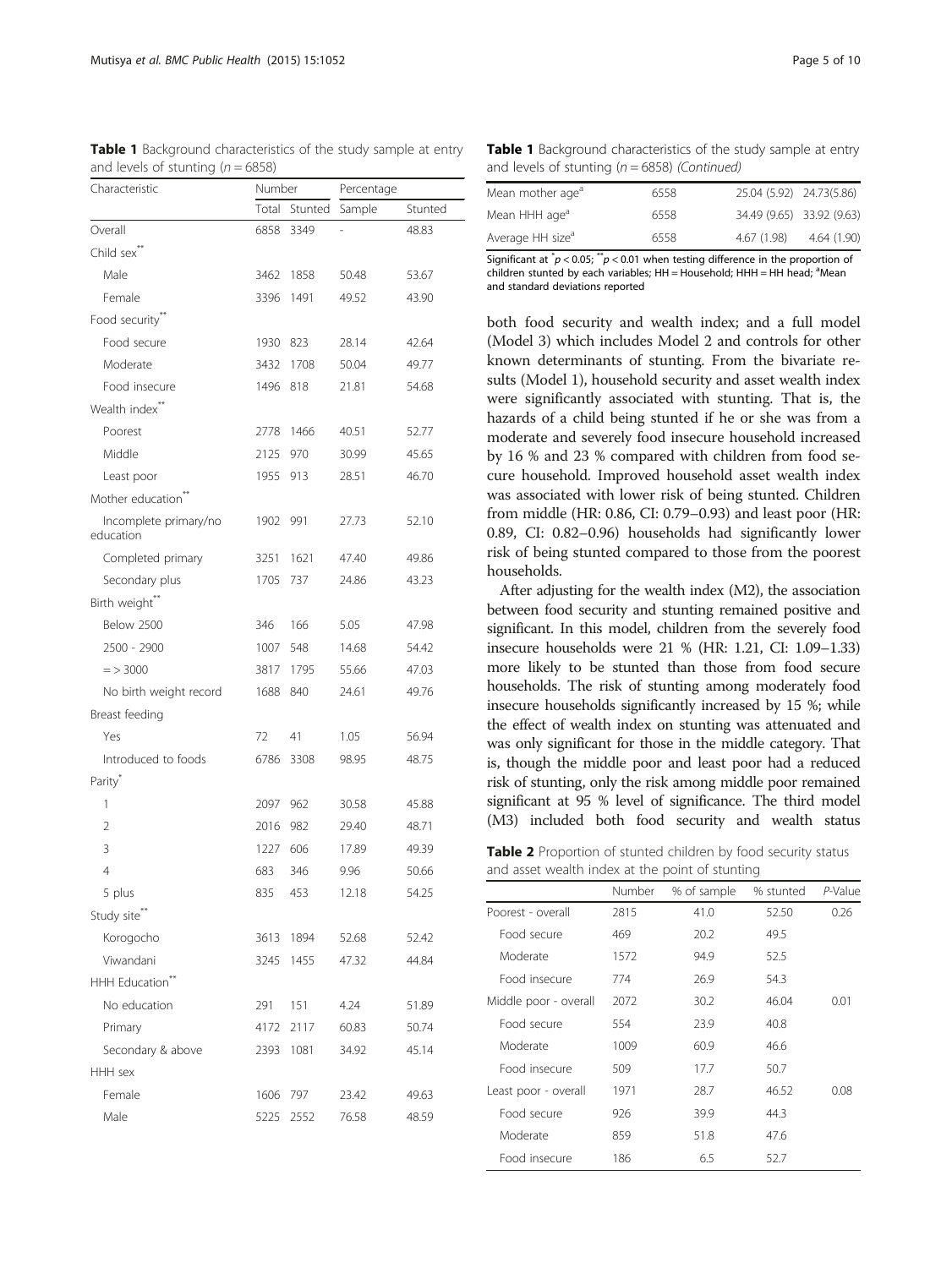<span id="page-5-0"></span>

controlling for a number of characteristics. Food security in this model remained significant, and was in the same directions as model 1 and 2, while the association between stunting and wealth status was stronger and significant for the middle and least poor category. Other factors significantly associated with stunting in model three were breastfeeding and gender of the child. That is, children who had been introduced to complimentary foods and girls were 37 and 20 % less likely to be stunted compared to those who were breastfeeding and boys respectively.

Fig. 1 Food security and wealth status Kaplan Meir survival curves

We hypothesized that household food security interacts with asset wealth index to influence stunting. That is, wealth index modifies the effect of food security on stunting. To assess this interaction, we fitted a full model (similar to Model 3) while interacting food security and wealth status (Fig. [3](#page-6-0)). In the model, we alternated the reference category to food secure households in each wealth status. That is, in the poorest wealth category, the reference group was those households in this category that were food secure, likewise in the least poor wealth category, the reference group was those households in this category that were food secure. In this regard, the same model was run three times with the reference category changing for each wealth category. By

**Table 3** Bivariate and multiple Cox regression hazard ratio on stunting ( $n = 6858$ )

| Variable      | M1: Bivariate |         |      | M2: Adjusted for WI  |         |      | M3: Other covariates |         |      |
|---------------|---------------|---------|------|----------------------|---------|------|----------------------|---------|------|
|               | <b>HR</b>     | 95 % CI |      | <b>HR</b>            | 95 % CI |      | <b>HR</b>            | 95 % CI |      |
| Food security |               |         |      |                      |         |      |                      |         |      |
| Food secure   |               |         |      | $\mathbf{1}$         |         |      |                      |         |      |
| Moderate      | $1.16***$     | 1.07    | 1.26 | $1.15***$            | 1.05    | 1.25 | $1.12***$            | 1.02    | 1.22 |
| Food insecure | $1.23***$     | 1.11    | 1.35 | $1.21$ <sup>**</sup> | 1.09    | 1.33 | $1.15*$              | 1.03    | 1.28 |
| Wealth index  |               |         |      |                      |         |      |                      |         |      |
| Poorest       |               |         |      | $\overline{1}$       |         |      |                      |         |      |
| Middle        | $0.86***$     | 0.79    | 0.93 | $0.87***$            | 0.80    | 0.94 | $0.82***$            | 1.02    | 1.22 |
| Least poor    | $0.89***$     | 0.82    | 0.96 | 0.93                 | 0.86    | 1.02 | $0.79*$              | 1.03    | 1.28 |
| Study site    |               |         |      |                      |         |      |                      |         |      |
| Korogocho     |               |         |      |                      |         |      | $\mathbf{1}$         |         |      |
| Viwandani     | $0.85***$     | 0.79    | 0.91 |                      |         |      | 0.95                 | 0.86    | 1.04 |
| Child sex     |               |         |      |                      |         |      |                      |         |      |
| Male          |               |         |      |                      |         |      | $\overline{1}$       |         |      |
| Female        | $0.80***$     | 0.75    | 0.85 |                      |         |      | $0.80***$            | 0.75    | 0.86 |

WI = Wealth index; Model 1 (M1): Bivariate association; Model 2 (M2): Includes both food security and asset wealth index; Model 3 (M3): Includes model 2 and controls for other covariates: Mother and child characteristics (Age at birth, education level, parity at birth, breastfeeding, birth weight) and Household characteristics (head education, sex, age and size)

Significant at  $\bar{p}$  < 0.05;  $\bar{p}$  < 0.01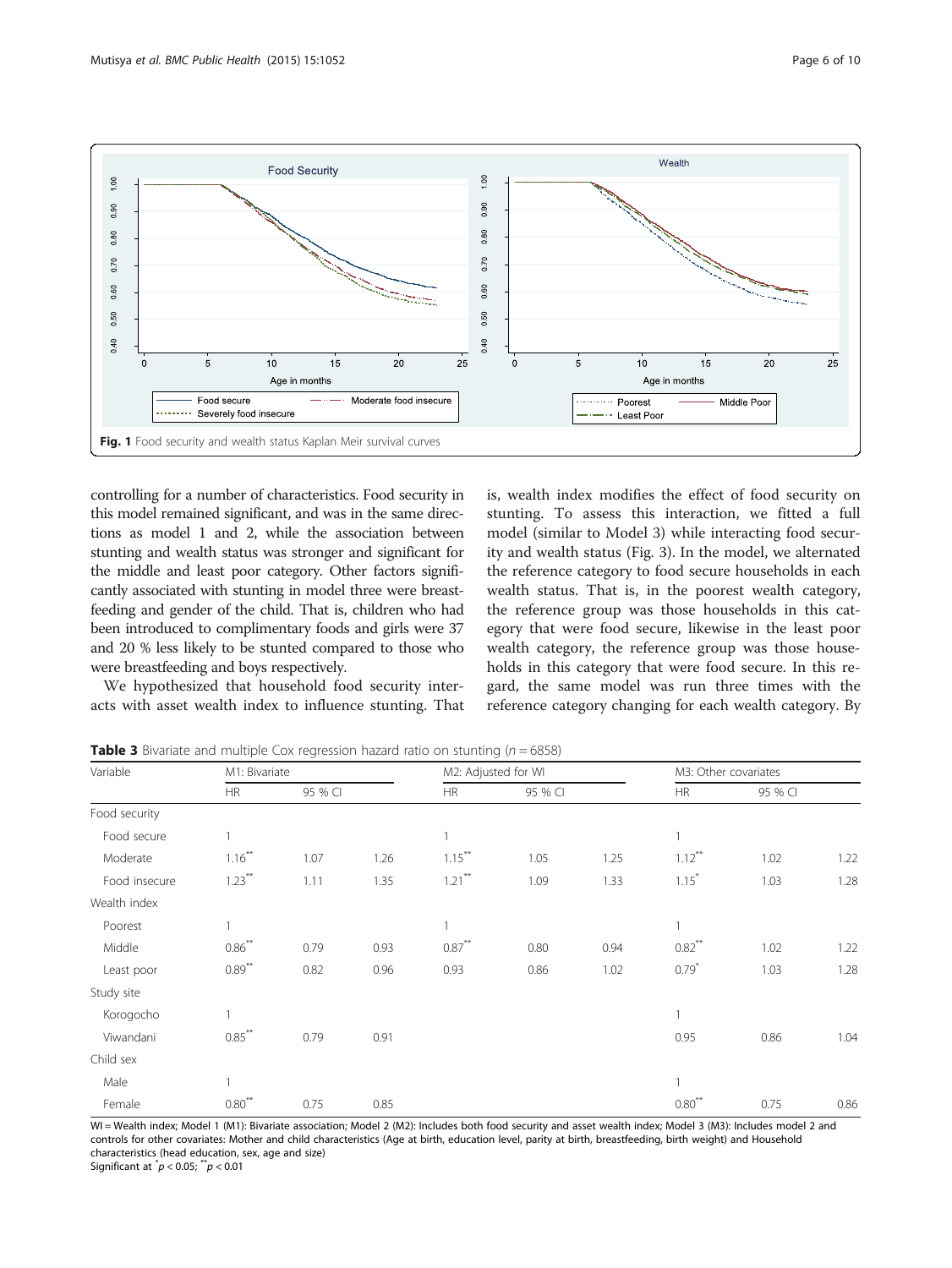<span id="page-6-0"></span>

so doing, one is able to interpret the hazards ratios within each wealth category more objectively.

Overall, within each wealth category, the risk for stunting increased with increasing food insecurity. However, the association was only significant among the middle poor households. Among the poorest households, the effect of food security on stunting was minimal and not statistically significant. Similarly among the least poor, children from households that were moderate or severely food insecure were 12 and 18 % more likely to be stunted, however, this difference was not statistically significant. Among the middle poor households, moderately and severely food insecure households were at significantly higher risk of being stunted compared with food secure ones.

## **Discussion**

We sought to determine the relationship between household food security and nutritional outcome of children aged between 6 and 23 months living in two informal settlements in Nairobi using a longitudinal dataset. We hypothesized that food insecurity was a key determinant of stunting and that the effect would be modified by household wealth status. The prevalence of stunting in the study sample was high at 49 % and varied by household food security and wealth status. The prevalence of stunting in this study population was higher compared to the national average of 35 % [[33](#page-9-0)].

The effect of food insecurity after controlling for household wealth status and other known determinants of stunting, showed that children from moderately and severely food insecure households were more likely to be stunted than those from food secure households. Models of food security and child nutrition assume that food insecurity results in a lower intake of energy rich foods and nutrients resulting in changes to child health. A recent study by Ali Naser et al. [\[34\]](#page-9-0) in Malaysia, showed that food insecurity was associated with stunting and underweight. In contrast, in high income countries the reverse is often true. In high income settings, children from food insecure households have an increased risk of being either overweight or obese than those from rich households presumable due to high consumption of energy rich foods coupled with inadequate physical activity and high stress levels [[35\]](#page-9-0). Closer home, a study among orphaned children aged between 6 and 14 years and living in informal settlements of Nairobi, showed that food security was not associated with their nutritional status [\[36\]](#page-9-0).

While urban populations are often thought to have better social indicators than rural areas, the growth of slums has eroded this advantage [\[11\]](#page-8-0). Research evidence has shown that the urban poor are often worse off than their rural counterparts [\[37, 38](#page-9-0)]. Recent research shows that urban poor households are becoming increasingly food

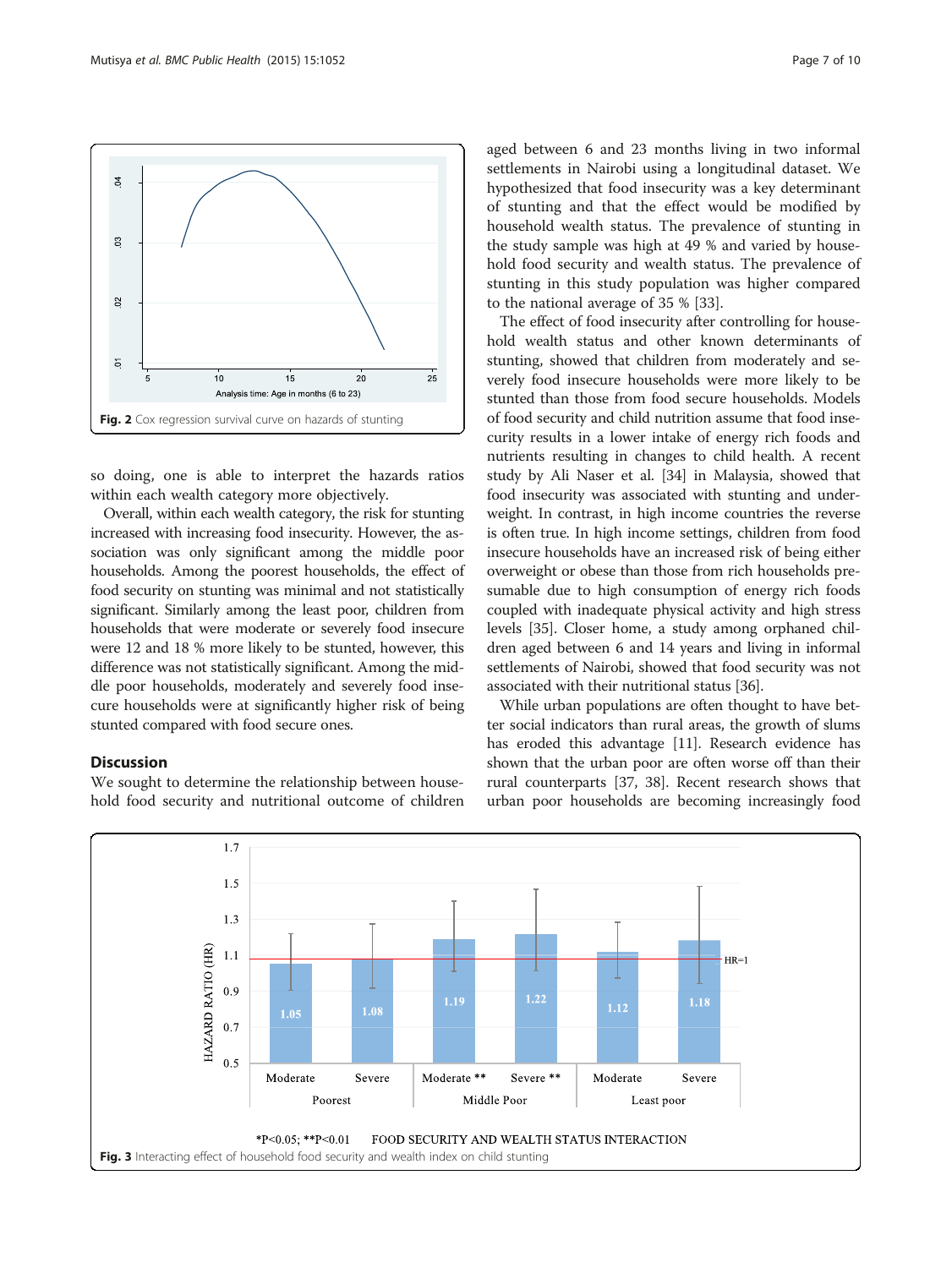insecure, and in Nairobi, levels of food insecurity are estimated to be as high as 85 % [\[39](#page-9-0)]. In the slum setting, food insecurity leads to either decreased food intake, or skipping of meals as well as a lack of nutritious foods to meet the dietary needs of household members. The latter is an important composite for growth especially among children. Studies conducted in the two slums have shown that dietary diversification is rare and that many households consume the same foods for most meals [[39](#page-9-0)]. The positive relationship between food security and child nutrition therefore suggests that poor households are not able to meet their daily dietary needs.

When the results were stratified by wealth tertile (poorest, middle poor and least poor), we observed an increased risk of stunting with increasing food insecurity status. However the differences in stunting by food security status were only significant for the middle poor households. The positive effect of the interaction between food security and wealth status is of interest. While many studies have not explored this relationship, the few that have found a diminished effect of food security controlling for wealth index. For instance, a study in Ghana found that controlling for other covariates minus the wealth status food insecurity to be highly associated with stunting of children aged between 24 and 36 months and not those below 24 months [[40](#page-9-0)]. However, when household wealth status (measured in terms of house quality and asset ownership) was controlled for, the effect became insignificant [[40](#page-9-0)]. Hannum et al. [\[41\]](#page-9-0) in their study on the effect of poverty, food security and nutritional deprivation on literacy achievement found food insecurity to be positively associated with wealth, with the poorest children likely to be both stunted and underweight. In Brazil, Reis [[42](#page-9-0)] investigated food insecurity and its relationship with income and child health and concluded that food security to be a key in influencing the relationship between income and stunting among poor children.

Food security, poverty and nutritional status are closely intertwined, however, their mechanism of transmission remains unclear [\[40\]](#page-9-0). While food insecurity leads to decreased dietary intake, poverty is closely linked with increased levels of food insecurity [\[13\]](#page-8-0). Poverty, in this regard, modifies the effect of food insecurity on nutrition. In this study, the effect of food insecurity on stunting was only significant among the middle poor households. We think that this significant result is due to the unstable situation of the middle poor category, who are likely to be in a transition phase and can either fall back to the poorest category or move to the least poor. In this regard, households in the middle wealth status may be more diverse. Moreover, with very limited urban agriculture, households in the study setting depend on out-of-pocket food purchases. In this regard, the poverty status may therefore define the household's access to food. Research evidence

on wealth status and obesity shows that in high income countries people from poorer households are more likely to be obese/overweight compared with those from richer households [[43](#page-9-0)]. In high income countries, food insecurity is a measure of poverty, and a strong predictor of overweight, especially among women [[44](#page-9-0)]. In contrast, in low and middle income settings, the poor are less likely to be obese or overweight [\[43\]](#page-9-0). Lower levels of obesity and overweight in poorer households in low and middle income countries is often attributed to lower access to energy rich foods and a more physically active lifestyle because the poor have to rely on walking and are more likely to have manual jobs. In the study context, the poorest households irrespective of their food security status, may lack the resources to get enough food for diverse dietary requirements and while the least poor, may have some resources that despite their different food security status guarantees some stability of food. This may be a possible explanation for the lack of statistical significance between the food security categories for the poorest and least poor households.

We interpret the results of this study in light of the following limitations: First, the effect of poverty and food security on nutrition may be more pronounced in older ages than among children. For instance, adult members of the households may miss meals to cope with the existing situations in order to ensure that their children have some food. Saaka et al. [[40](#page-9-0)] found that the relationship between food security and nutritional status was stronger among children aged between 24 and 36 months than those aged between 6 and 23 months. However, the importance of studying those aged between 6 and 23 months is twofold: it is a critical age for growth and in the study context, nearly half of the children are stunted by this age. Secondly, household wealth was assessed using proxy measures—household amenities and asset ownership—due to a lack of accurate information on household incomes and expenditures, which may be better measures of household wealth. Despite these limitations, we utilize longitudinal data from the same children and households providing an opportunity for survival analysis, which is superior to cross-sectional analysis. The longitudinal nature of the data also allowed controlling for fluctuations in household food security and wealth status over time, by modelling the two variables as time variant. By so doing, the probability of reporting a significant effect when there is none was reduced [\[45\]](#page-9-0).

## Conclusion

The findings of this study show food insecurity is intertwined with malnutrition and poverty. Food insecurity is a public health problem and increasingly becoming a social determinant of health [[46](#page-9-0), [47](#page-9-0)]. Given that food security is a human right [[47](#page-9-0)], there is need for social protection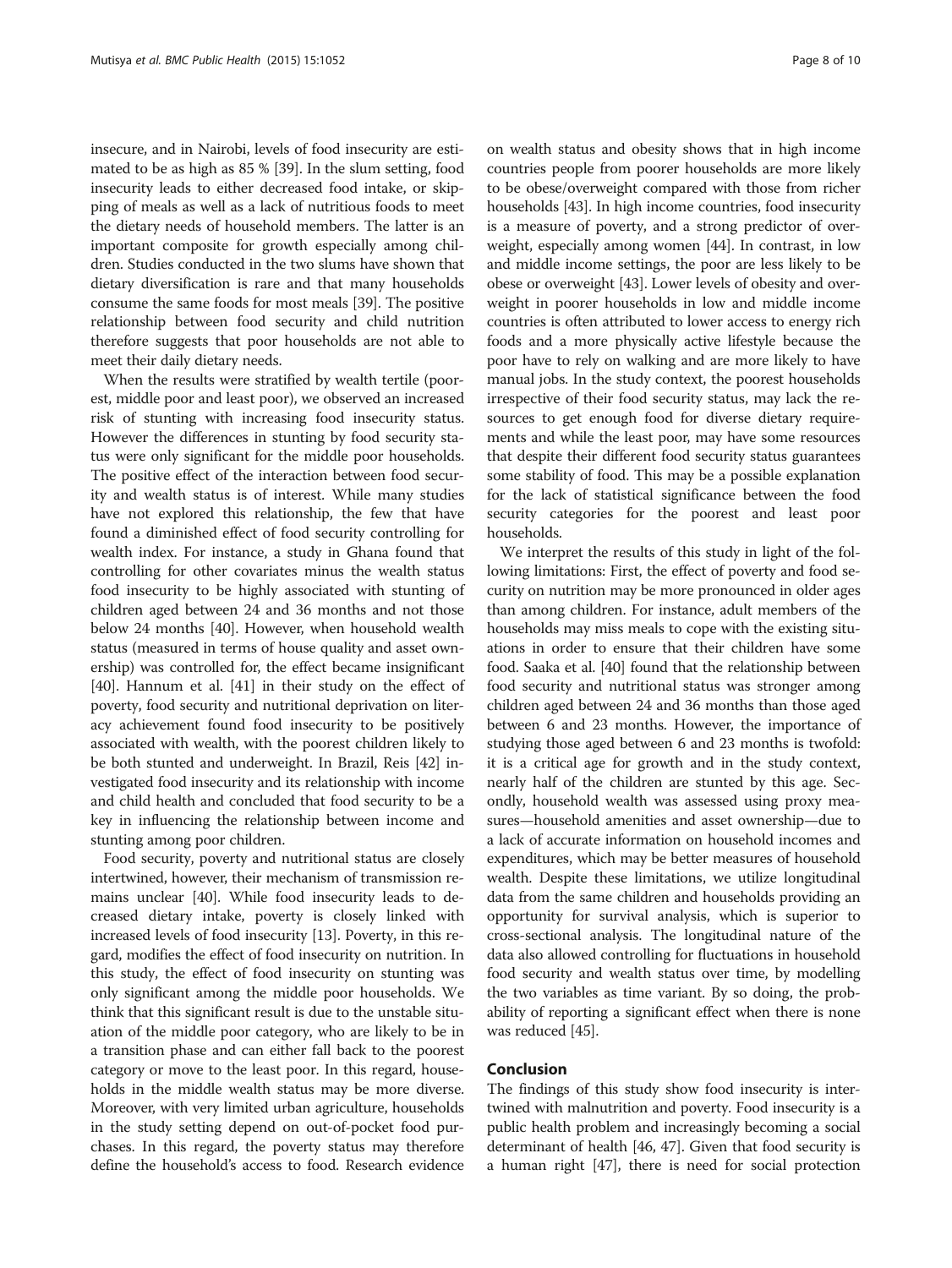<span id="page-8-0"></span>policies to reduce the high rates of child malnutrition in the urban informal settlements. Previous efforts by Concern Worldwide in Korogocho slums showed that social protection strategies through cash transfers increased the mean number of meals from 1.6 to 2.5 in a day and decreased prevalence of food insecurity from as high as 97 to 74 % [\[48\]](#page-9-0). Further, targeted efforts to address malnutrition among children are imperative. The interventions must take into account high levels of poor sanitation and diarrhoea, which may erode the gains of improved food security among the slums residents [\[49\]](#page-9-0). As such, interventions must take a holistic approach in addressing the high levels of malnutrition among the vulnerable urban poor households.

#### Abbreviations

AMREF: African Medical and Research Foundation; APHRC: African Population and Health Research Center; DALYS: Disability adjusted life years; HFA: Height-for-age; HR: Hazard ratio; INDEPTH: International Network for the Demographic Evaluation of Populations and Their Health in Developing Countries; IVP: INDEPTH vaccination project; KEMRI: Kenya Medical Research Institute; MCH: Maternal and child health; NUHDSS: Nairobi Urban and Health Demographic Surveillance System; PCA: Principle component analysis; SDGs: Sustainable development goals; WHO: World Health Organization.

#### Competing interests

The authors declare no conflicts of interest.

#### Authors' contributions

MM conducted the literature review, analysis and interpretation of data as well as drafted the initial manuscript; NK contributed to the conceptualisation of the study and reviewed the manuscript for substantial intellectual content. He also guided the methods and analysis; MN contributed to the conceptualisation of the study and reviewed the manuscript for substantial intellectual content. He also provided close supervision throughout the process; CK contributed to the conceptualisation of the study and reviewed the manuscript for substantial intellectual content. She provided guidance on the analysis and the discussion. All authors have read and approved the final manuscript.

#### Acknowledgements

We acknowledge the valuable contributions of staff of the NUHDSS and the Maternal Child Health/Indepth Vaccination Projects at the African Population and Health Research Center (APHRC). We particularly acknowledge Martin Mutua who supported the data management. Moreover, we acknowledge the two reviewers, Anu Rammohan and Chrissie Thakwalakwa for their thoughtful comments and suggestions that greatly improved the manuscript. This research was supported by the Consortium for Advanced Research Training in Africa (CARTA). CARTA is jointly led by the African Population and Health Research Center and the University of the Witwatersrand and is funded by the Wellcome Trust (UK) (Grant No: 087547/ Z/08/Z); the Department for International Development (DfID) under the Development Partnerships in Higher Education (DelPHE); the Carnegie Corporation of New York (Grant No: B 8606); the Ford Foundation (Grant No: 1100–0399); Google.Org (Grant No: 191994); Sida (Grant No: 54100029); and MacArthur Foundation Grant No: 10-95915-000-INP. The Urbanization, Poverty, and Health Dynamics (UPHD) research project was funded by the Wellcome Trust (Grant Number GR 07830 M). The Monitoring and assessing the impact of immunization and other childhood interventions, an INDEPTH Network collaboration project was funded by the Danish Development Agency (DANIDA) (DFC Project no 09-09-105SSI). This research was also made possible through the generous funding for the NUHDSS by a number of donors including the Rockefeller Foundation (USA), the Wellcome Trust (UK), the William and Flora Hewlett Foundation (USA), Comic Relief (UK), the Swedish International Development Cooperation (SIDA) and the Bill and Melinda Gates Foundation (USA) and the core funding for APHRC by the William and Flora Hewlett Foundation (Grant# 2009–40510), and the Swedish International Cooperation Agency (SIDA) (Grant# 2011–001578).

#### Author details

<sup>1</sup> African Population and Health Research Center, P.O Box 10787 - 00100 Nairobi, Kenya. <sup>2</sup>University of the Witwatersrand, School of Public Health, 27 St Andrews Road, Johannesburg Parktown 2193, South Africa. <sup>3</sup>Department of Population Health, Luxembourg Institute of Health, 1A-B, rue Thomas Edison, L-1445 Strassen, Strassen, Luxembourg. <sup>4</sup>Department of Mathematics and Information sciences, Faculty of Engineering and Environment, Northumbria University, Newcastle upon Tyne, UK.

#### Received: 9 April 2015 Accepted: 8 October 2015 Published online: 13 October 2015

#### References

- 1. FAO, WFP, IFAD. The state of food insecurity in the World 2012. In: Economic growth is necessary but not sufficient to accelerate reduction of hunger and malnutrition. Rome: FAO; 2012.
- 2. Cook JT, Frank DA. Food security, poverty, and human development in the United States. Ann N Y Acad Sci. 2008;1136(1):193–209. doi[:10.1196/](http://dx.doi.org/10.1196/annals.1425.001) [annals.1425.001](http://dx.doi.org/10.1196/annals.1425.001).
- 3. United Nations Department of Economic and Social Affairs. Sustainable development knowledge platform. 2015. [https://sustainabledevelopment.un.org/](https://sustainabledevelopment.un.org/?menu=1300) [?menu=1300](https://sustainabledevelopment.un.org/?menu=1300). Accessed 13 October 2015.
- 4. Cook JT, Frank DA, Berkowitz C, Black MM, Casey PH, Cutts DB, et al. Food insecurity is associated with adverse health outcomes among human infants and toddlers. J Nutr. 2004;134(6):1432–8.
- 5. Grantham-McGregor S, Cheung YB, Cueto S, Glewwe P, Richter L, Strupp B, et al. Developmental potential in the first 5 years for children in developing countries. Lancet. 2007;369(9555):60–70. doi:[10.1016/S0140-6736\(07\)60032-4.](http://dx.doi.org/10.1016/S0140-6736(07)60032-4)
- 6. Ahmed T, Mahfuz M, Ireen S, Shasmsir AM, Rahman S, Islam MM, et al. Nutrition of children and womein in Bangladesh: trends and directions for the future. J Popul Nutr. 2012;30(1):1–11.
- 7. Pinstrup-Andersen P, Babinard J. Globalisation and human nutrition: opportunities and risks for poor in developing countries. Afr J Food Nutr Sci. 2001;1:9–18.
- 8. United Nations Development Programme (UNDP). Africa human development report 2012: towards a food Secure future. Popul Dev Rev. 2013;39(1):172–3. doi:[10.1111/j.1728-4457.2013.00584.x.](http://dx.doi.org/10.1111/j.1728-4457.2013.00584.x)
- 9. United Nations Children's Fund, World Health Organization, The World Bank. UNICEF-WHO-World Bank joint child malnutrition estimates. UNICEF, New York; WHO, Geneva; The World Bank, Washington, DC; 2012.
- 10. Kenya National Bureau of Statistics. Kenya demographic and health surveys, 2014: key indicators. Nairobi, Kenya: Kenya National Bureau of Statistics (KNBS)2015; 2015.
- 11. Fotso JC, Madise N, Baschieri A, Cleland J, Zulu E, Mutua MK, et al. Child growth in urban deprived settings: does household poverty status matter? At which stage of child development? Health Place. 2012;18(2):375–84. doi[:10.1016/j.healthplace.2011.12.003.](http://dx.doi.org/10.1016/j.healthplace.2011.12.003)
- 12. Engle P, Menon P, Haddad L. Care and nutrition: concepts and measurement. World Dev. 1999;27(8):1309–37.
- 13. Black RE, Allen LH, Bhutta ZA, Caulfield LE, de Onis M, Ezzati M, et al. Maternal and child undernutrition: global and regional exposures and health consequences. Lancet. 2008;371(9608):243–60.
- 14. Casey PH, Simpson PM, Gossett JM, Bogle ML, Champagne CM, Connell C, et al. The association of child and household food Insecurity with childhood overweight status. Pediatrics. 2006;118(5):e1406–13. doi:[10.1542/peds.2006-0097](http://dx.doi.org/10.1542/peds.2006-0097).
- 15. Martorell R. The nature of child malnutrition and its long-term implications. Food Nutr Bull. 1999;20(3):288–92.
- 16. Jyoti DF, Frangillo EA, Jones SJ. Food insecurity affects school children's academic performance, weight gain, and social skills. J Nutr. 2005;135:2831–9.
- 17. Prado E, Dewey K. Insight nutrition and brain development in early life, AT&T Technical Brief, vol. 4. 2012.
- 18. Thompson R, Nelson C. Developmental science and the media: early brain development. Am Psychol Assoc. 2001;56:5–15.
- 19. Alaimo K, Olson C, Frangillo EA, Briefel R. Food insufficiency, poverty, and health in U.S. pre-school and school-age children. Am J Public Health. 2001;91:781–6.
- 20. Vozoris NT, Tarasuk VS. Household food insufficiency is associated with poorer health. J Nutr. 2003;133(1):120–6.
- 21. Psaki S, Bhutta ZA, Ahmed T, Ahmed S, Bessong P, Islam M, et al. Household food access and child malnutrition: results from the eight-country MAL-ED study. Popul Health Metrics. 2012;10(1):24. doi:[10.1186/1478-7954-10-24.](http://dx.doi.org/10.1186/1478-7954-10-24)